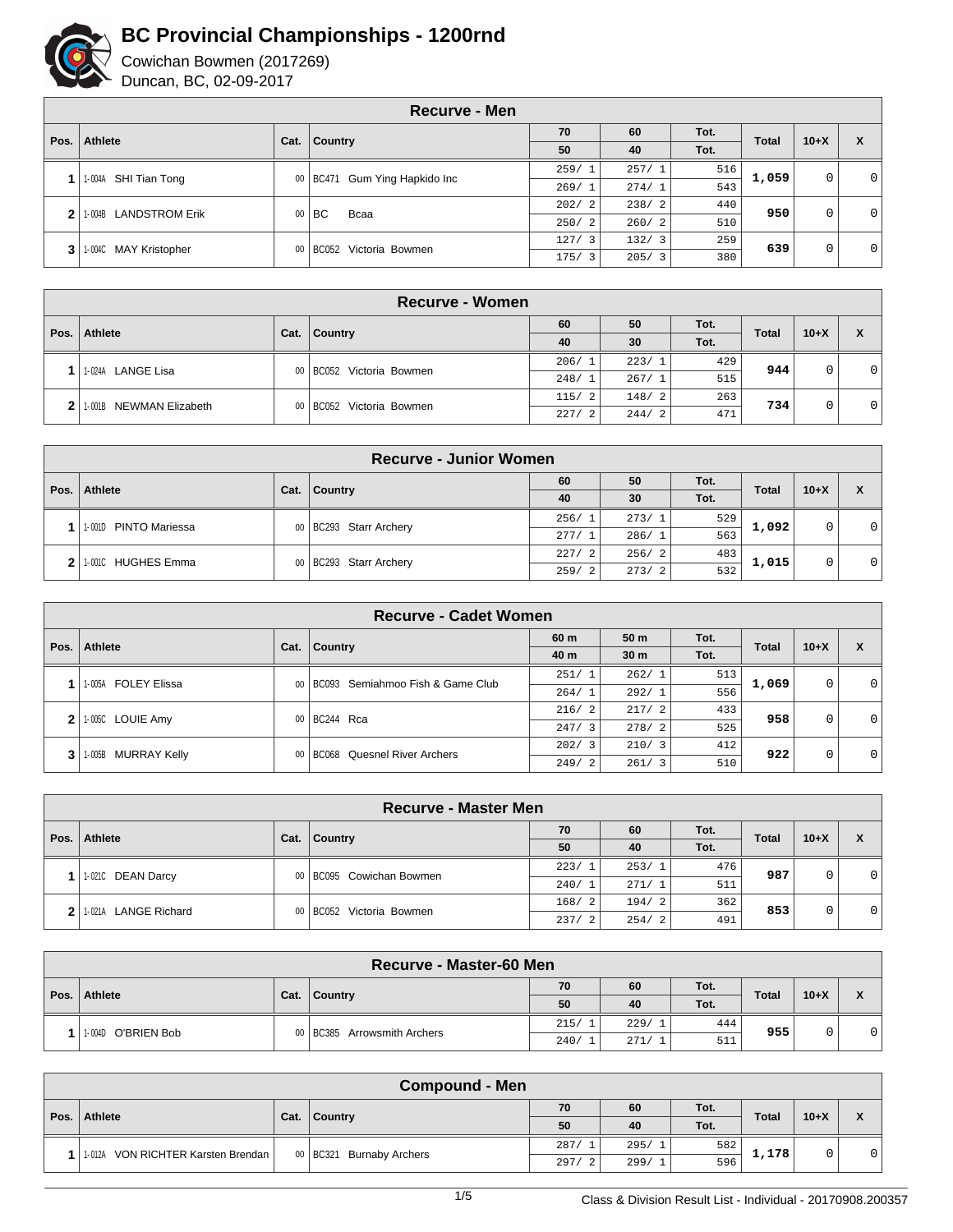

|              | <b>Compound - Men</b><br>Continue |        |                                 |            |       |      |              |             |              |
|--------------|-----------------------------------|--------|---------------------------------|------------|-------|------|--------------|-------------|--------------|
| Pos.         | Athlete                           | Cat.   | <b>Country</b>                  | 70         | 60    | Tot. | <b>Total</b> | $10+X$      | X            |
|              |                                   |        |                                 | 50         | 40    | Tot. |              |             |              |
| $\mathbf{2}$ | 1-011C HARPER Bryan               | $00\,$ | BC095 Cowichan Bowmen           | 283/<br>-2 | 289/2 | 572  | 1,169        | $\mathbf 0$ | $\mathbf{0}$ |
|              |                                   |        |                                 | 298/1      | 299/1 | 597  |              |             |              |
| 3            | <b>BOYLE Ryan</b><br>1-011A       | 00     | BC321<br><b>Burnaby Archers</b> | 268/3      | 271/4 | 539  | 1,122        | $\mathbf 0$ | $\mathbf{0}$ |
|              |                                   |        |                                 | 291/3      | 292/3 | 583  |              |             |              |
| 4            | <b>SANDERSON Billy</b><br>1-011B  | 00     | Victoria Bowmen<br><b>BC052</b> | 267/4      | 278/3 | 545  | 1,102        | 0           | $\mathbf{0}$ |
|              |                                   |        |                                 | 274/5      | 283/4 | 557  |              |             |              |
| 5            | <b>COTTEN Brandon</b><br>1-011D   | $00\,$ |                                 | 258/5      | 250/5 | 508  | 1,063        |             | $\mathbf{0}$ |
|              |                                   |        | l BC.<br>Bcaa                   | 275/4      | 280/5 | 555  |              | 0           |              |

| <b>Compound - Women</b> |      |               |       |       |      |              |        |                                 |  |  |  |
|-------------------------|------|---------------|-------|-------|------|--------------|--------|---------------------------------|--|--|--|
|                         | Cat. |               | 60    | 50    | Tot. | <b>Total</b> | $10+X$ | $\mathbf{v}$                    |  |  |  |
| Pos.   Athlete          |      | Country       | 40    | 30    | Tot. |              |        | $\boldsymbol{\mathsf{\Lambda}}$ |  |  |  |
| 1-003A SCHINA Sonia     |      | 00 BC096 Mrac | 282/1 | 283/1 | 565  | 1,157        |        |                                 |  |  |  |
|                         |      |               | 295/1 | 297/1 | 592  |              |        |                                 |  |  |  |

|      | <b>Compound - Junior Men</b> |      |                             |      |       |      |              |        |   |  |  |
|------|------------------------------|------|-----------------------------|------|-------|------|--------------|--------|---|--|--|
|      |                              |      |                             | 70   | 60    | Tot. | <b>Total</b> | $10+X$ | X |  |  |
| Pos. | Athlete                      | Cat. | <b>Country</b>              | 50   | 40    | Tot. |              |        |   |  |  |
|      | 1-016A CLARKE Jake           |      | 00   BC515 Hardcore Archery | 226/ | 240/1 | 466  | 1,004        |        | 0 |  |  |
|      |                              |      |                             | 264/ | 274/1 | 538  |              |        |   |  |  |

|      | <b>Compound - Cadet Women</b> |      |                              |             |                 |      |              |        |     |  |  |
|------|-------------------------------|------|------------------------------|-------------|-----------------|------|--------------|--------|-----|--|--|
| Pos. | Athlete                       |      |                              | 60 m        | 50 <sub>m</sub> | Tot. | <b>Total</b> | $10+X$ | X   |  |  |
|      |                               | Cat. | <b>Country</b>               | 40 m        | 30 <sub>m</sub> | Tot. |              |        |     |  |  |
|      | 11-007C CHYLINSKI Emma        |      | 00 BC296 North Shore Archers | 266/1       | 280/1           | 546  | 1,134        |        | 0 I |  |  |
|      |                               |      |                              | 290/1       | 298/1           | 588  |              |        |     |  |  |
|      | 11-007A CLARKE Meah           |      |                              | 219/2       | 247/2           | 466  | 940          |        |     |  |  |
| 2    |                               |      | 00 BC515 Hardcore Archery    | 217/<br>- 2 | 257/2           | 474  |              |        | 0 I |  |  |

|      | <b>Compound - Cub Women</b> |      |                             |                        |       |      |              |        |                |  |  |  |
|------|-----------------------------|------|-----------------------------|------------------------|-------|------|--------------|--------|----------------|--|--|--|
| Pos. | Athlete                     | Cat. | <b>Country</b>              | 50                     | 40    | Tot. | <b>Total</b> | $10+X$ | X              |  |  |  |
|      |                             |      |                             | 30                     | 20    | Tot. |              |        |                |  |  |  |
|      | 1.008A KAKUNO Sierra        |      | 00   BC515 Hardcore Archery | 238/2                  | 255/1 | 493  | 1,044        |        | 0 <sup>1</sup> |  |  |  |
|      |                             |      |                             | 266/1                  | 285/1 | 551  |              |        |                |  |  |  |
|      | 2 1-008B KOVERCHUK Teigha   |      | $00$ BC<br>Bcaa             | 244/1                  | 226/2 | 470  | 977          |        | $\overline{0}$ |  |  |  |
|      |                             |      |                             | 232/<br>$\overline{2}$ | 275/2 | 507  |              |        |                |  |  |  |

|      | <b>Compound - Pre-Cub Men</b> |      |                                     |       |      |      |              |        |  |  |  |
|------|-------------------------------|------|-------------------------------------|-------|------|------|--------------|--------|--|--|--|
|      |                               |      |                                     | 35    | 30   | Tot. |              | $10+X$ |  |  |  |
| Pos. | Athlete                       | Cat. | <b>Country</b>                      | 25    | 20   | Tot. | <b>Total</b> |        |  |  |  |
|      |                               |      |                                     | 229/1 | 248/ | 477  | 990          |        |  |  |  |
|      | 1-009A SANDQUIST Maxwell      |      | 00   BC472 HD Stafford Archery Club | 254/  | 259/ | 513  |              | 0      |  |  |  |

|      | <b>Compound - Master Men</b>      |      |                                  |       |       |      |              |        |             |  |  |
|------|-----------------------------------|------|----------------------------------|-------|-------|------|--------------|--------|-------------|--|--|
| Pos. | <b>Athlete</b>                    | Cat. | 70<br>$ $ Country                |       | 60    | Tot. | <b>Total</b> |        |             |  |  |
|      |                                   |      |                                  | 50    | 40    | Tot. |              | $10+X$ | X           |  |  |
|      | 1-022A CHAPPLOW Dale              |      | 00   BC068 Quesnel River Archers | 279/1 | 279/1 | 558  |              | 0      | $\mathbf 0$ |  |  |
|      |                                   |      |                                  | 283/1 | 296/1 | 579  | 1,137        |        |             |  |  |
| 2    | <b>BENSTEAD Richard</b><br>1-022C |      | 00   BC293 Starr Archery         | 240/2 | 251/2 | 491  | 1,031        | 0      | $\mathbf 0$ |  |  |
|      |                                   |      |                                  | 262/2 | 278/2 | 540  |              |        |             |  |  |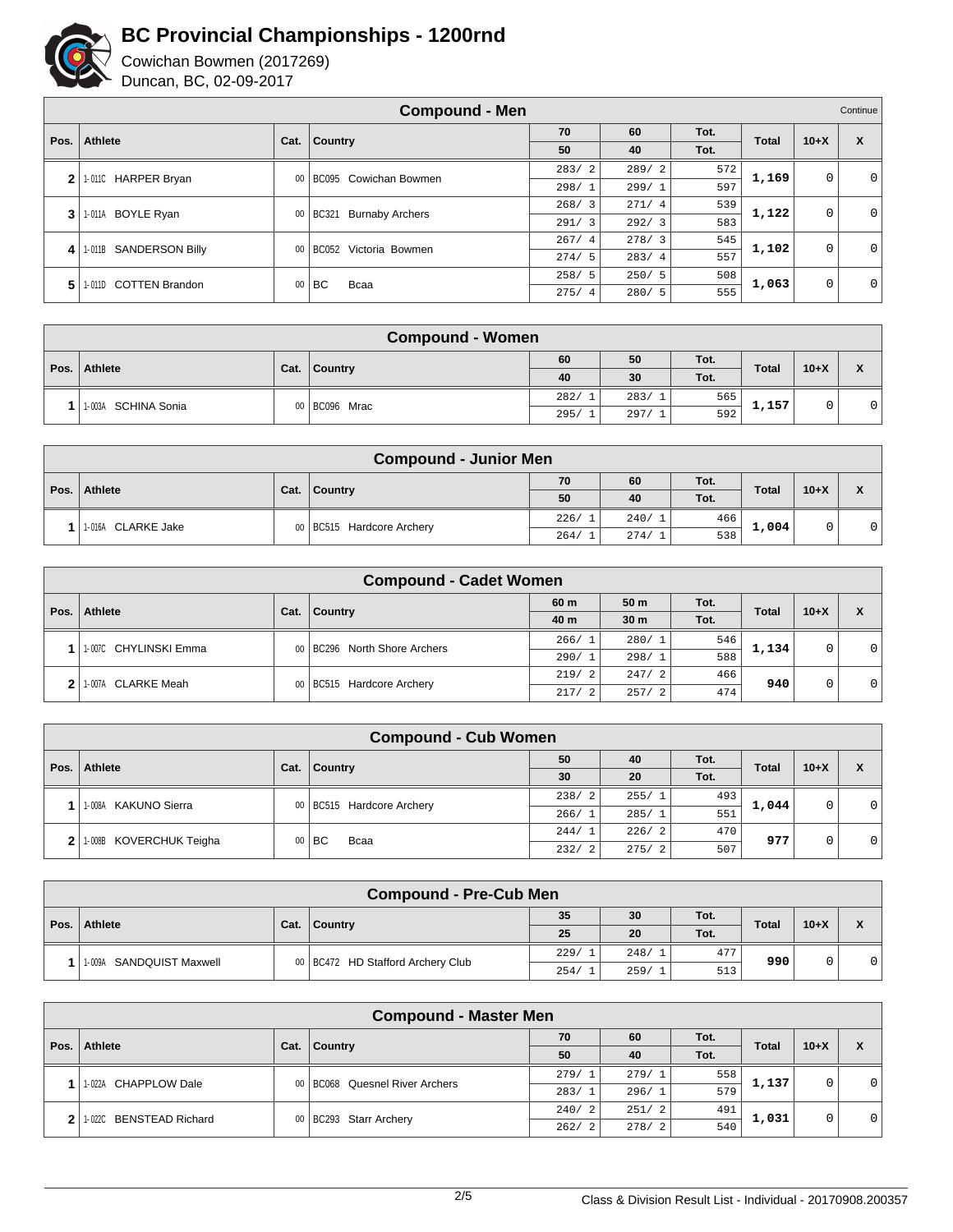

|              | <b>Compound - Master-60 Men</b>   |      |                                 |       |       |      |              |             |                           |  |
|--------------|-----------------------------------|------|---------------------------------|-------|-------|------|--------------|-------------|---------------------------|--|
| Pos. $\vert$ | <b>Athlete</b>                    |      |                                 | 70    | 60    | Tot. | <b>Total</b> | $10+X$      | $\boldsymbol{\mathsf{x}}$ |  |
|              |                                   | Cat. | Country                         | 50    | 40    | Tot. |              |             |                           |  |
| 1            | <b>CAMPSALL AI</b><br>1-014A      | 00   | Cariboo Archers<br><b>BC083</b> | 293/1 | 285/1 | 578  | 1,165        | $\mathbf 0$ | 0                         |  |
|              |                                   |      |                                 | 291/2 | 296/2 | 587  |              |             |                           |  |
| 2            | <b>SCAMMELL Richard</b><br>1-015A | 00   | BC096 Mrac                      | 283/2 | 284/2 | 567  | 1,157        | $\mathbf 0$ | 0                         |  |
|              |                                   |      |                                 | 293/1 | 297/1 | 590  |              |             |                           |  |
| 3            | 1-014C WILLS AI                   | 00   | Victoria Bowmen<br><b>BC052</b> | 265/3 | 266/4 | 531  | 1,100        | $\mathbf 0$ | 0                         |  |
|              |                                   |      |                                 | 283/3 | 286/4 | 569  |              |             |                           |  |
| 4            | <b>GRANBOIS Randy</b><br>1-014D   | 00   | BC095 Cowichan Bowmen           | 259/4 | 261/5 | 520  | 1,090        | $\mathbf 0$ | 0                         |  |
|              |                                   |      |                                 | 283/3 | 287/3 | 570  |              |             |                           |  |
| 5.           | <b>OSTERMEIER Ron</b><br>1-014B   | 00   | BC302 Sosa                      | 257/5 | 270/3 | 527  | 1,085        | $\mathbf 0$ | 0                         |  |
|              |                                   |      |                                 | 272/5 | 286/4 | 558  |              |             |                           |  |

|                | <b>Compound - Master-60 Women</b> |                |               |            |       |      |              |        |                |  |  |
|----------------|-----------------------------------|----------------|---------------|------------|-------|------|--------------|--------|----------------|--|--|
| Pos. $\vert$   | Athlete                           | Cat.   Country |               | 60         | 50    | Tot. | <b>Total</b> | $10+X$ | X              |  |  |
|                |                                   |                |               | 40         | 30    | Tot. |              |        |                |  |  |
|                | 1-003C GASPARD Valery             | 00             | BC.<br>Bcaa   | 264/1      | 284/1 | 548  | 1,127        | 0      | $\overline{0}$ |  |  |
|                |                                   |                |               | 286/1      | 293/1 | 579  |              |        |                |  |  |
| 2 <sup>1</sup> | 1-003B OSTERMEIER Mary            |                | 00 BC302 Sosa | 240/2      | 246/2 | 486  | 1,051        | 0      | 0 <sup>1</sup> |  |  |
|                |                                   |                |               | 277/<br>-2 | 288/2 | 565  |              |        |                |  |  |

|              | <b>Compound - Master-70 Men</b> |      |                            |            |       |      |              |        |              |  |
|--------------|---------------------------------|------|----------------------------|------------|-------|------|--------------|--------|--------------|--|
| Pos.         | <b>Athlete</b>                  | Cat. | Country                    | 70         | 60    | Tot. | <b>Total</b> | $10+X$ | X            |  |
|              |                                 |      |                            | 50         | 40    | Tot. |              |        |              |  |
|              |                                 |      | $00$ $\vert$ BC<br>Bcaa    | 260/2      | 267/1 | 527  | 1,086        | 0      | 0            |  |
|              | 11-013B GASPARD Frank           |      |                            | 278/1      | 281/2 | 559  |              |        |              |  |
| $\mathbf{2}$ | CAMERON Ken<br>1-013A           |      | 00 BC052 Victoria Bowmen   | 261/1      | 264/2 | 525  | 1,065        | 0      | $\mathbf{0}$ |  |
|              |                                 |      |                            | 251/3      | 289/1 | 540  |              |        |              |  |
| 3            | <b>BENNETT Bob</b><br>1-013C    |      |                            | 245/3      | 237/3 | 482  | 1,015        |        |              |  |
|              |                                 |      | 00   BC095 Cowichan Bowmen | 258/<br>-2 | 275/3 | 533  |              | 0      | $\mathbf{0}$ |  |

|                        |      | <b>Barebow - Men</b>                |       |       |      |              |        |              |
|------------------------|------|-------------------------------------|-------|-------|------|--------------|--------|--------------|
|                        |      |                                     | 70    | 60    | Tot. |              |        | $\mathbf{v}$ |
| Pos.   Athlete         | Cat. | <b>Country</b>                      | 50    | 40    | Tot. | <b>Total</b> | $10+X$ |              |
|                        |      |                                     | 146/1 | 184/1 | 330  | 758          |        |              |
| 1-017A SANDQUIST David |      | 00   BC472 HD Stafford Archery Club | 189/  | 239/1 | 428  |              | 0      | 01           |

|      |                         |      | <b>Barebow - Women</b>           |       |       |      |              |        |                |
|------|-------------------------|------|----------------------------------|-------|-------|------|--------------|--------|----------------|
|      |                         |      |                                  | 60    | 50    | Tot. | <b>Total</b> | $10+X$ |                |
| Pos. | Athlete                 | Cat. | Country                          | 40    | 30    | Tot. |              |        |                |
|      | 11-001A MURRAY Lora-Lee |      | 00   BC068 Quesnel River Archers | 99/1  | 178/1 | 277  | 689          |        | $\overline{0}$ |
|      |                         |      |                                  | 166/1 | 246/1 | 412  |              |        |                |

|              | <b>Barebow - Master Women</b> |      |                                     |       |       |      |                        |   |                |  |  |  |
|--------------|-------------------------------|------|-------------------------------------|-------|-------|------|------------------------|---|----------------|--|--|--|
| Pos.         | Athlete                       | Cat. | <b>Country</b>                      | .1.   | .2.   | Tot. | <b>Total</b><br>$10+X$ |   |                |  |  |  |
|              |                               |      |                                     | .3.   | .4.   | Tot. |                        |   | X              |  |  |  |
|              | 1-007B PRICE Linda            |      | 00   BC293 Starr Archery            | 188/1 | 165/1 | 353  | 793                    |   |                |  |  |  |
|              |                               |      |                                     | 202/1 | 238/1 | 440  |                        |   | $\overline{0}$ |  |  |  |
| $\mathbf{2}$ | 1-005D FOLEY Angela           |      | 00 BC093 Semiahmoo Fish & Game Club | 101/2 | 126/2 | 227  | 524                    | 0 |                |  |  |  |
|              |                               |      |                                     | 118/2 | 179/2 | 297  |                        |   | $\overline{0}$ |  |  |  |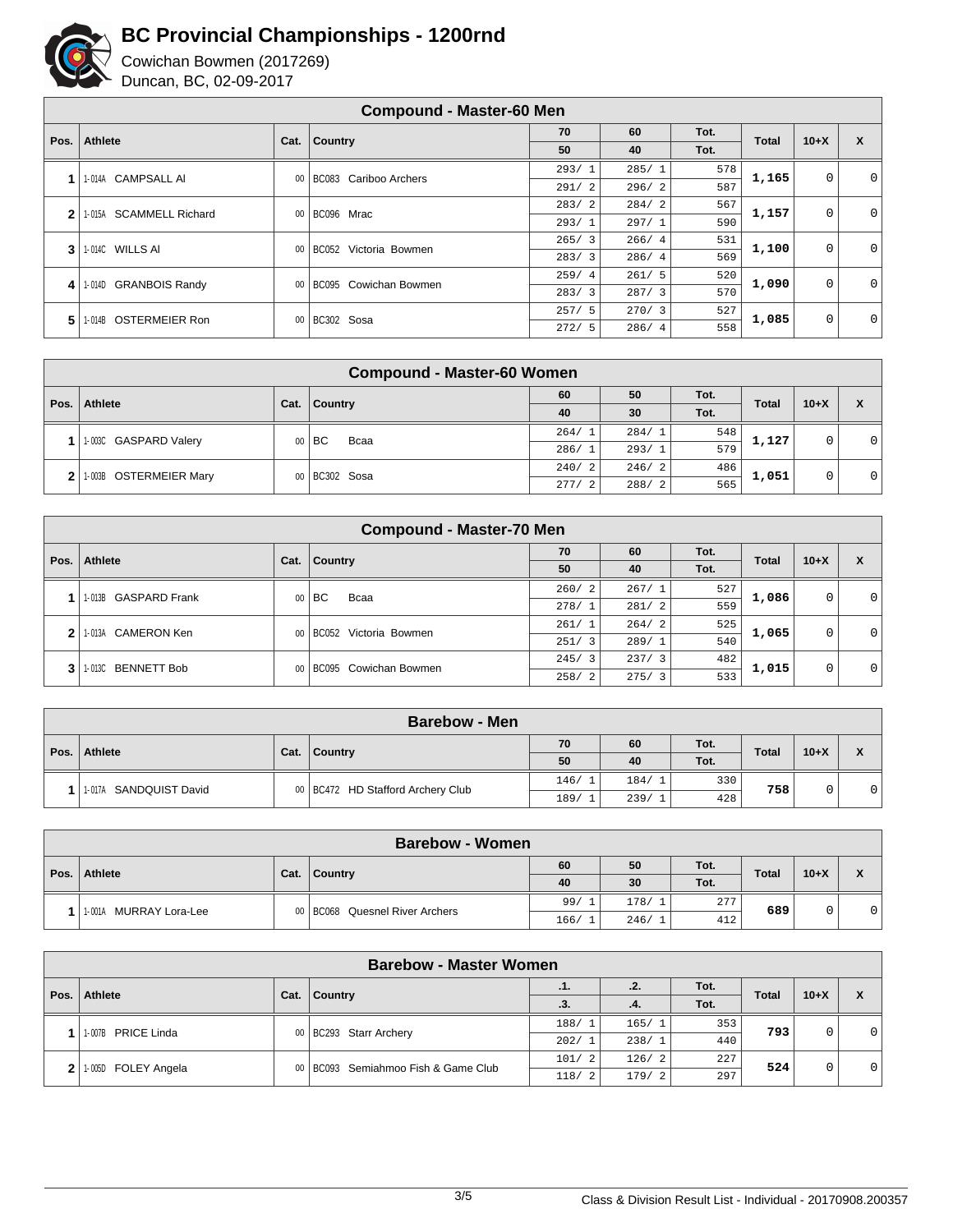

|      |                         |      | <b>Barebow - Master-60 Men</b> |       |       |      |              |          |              |
|------|-------------------------|------|--------------------------------|-------|-------|------|--------------|----------|--------------|
| Pos. | Athlete                 | Cat. | 70<br>Country                  |       | 60    | Tot. | <b>Total</b> | $10 + X$ | X            |
|      |                         |      |                                | 50    | 40    | Tot. |              |          |              |
|      | POOLE Michael<br>1-020A |      | 00 BC095 Cowichan Bowmen       | 188/1 | 212/1 | 400  | 861<br>461   |          | $\mathbf{0}$ |
|      |                         |      |                                | 222/1 | 239/1 |      |              |          |              |
|      | 1-019A                  |      |                                | 73/2  | 130/2 | 203  | 600          | $\Omega$ |              |
|      | <b>WALKER Roger</b>     |      | 00 BC095 Cowichan Bowmen       | 187/  | 210/2 | 397  |              |          | 0            |

|              | <b>Barebow - Master-60 Women</b> |  |                    |       |       |      |              |        |             |  |
|--------------|----------------------------------|--|--------------------|-------|-------|------|--------------|--------|-------------|--|
|              |                                  |  |                    | 60    | 50    | Tot. | <b>Total</b> | $10+X$ | $\mathbf v$ |  |
| Pos. $\vert$ | Athlete                          |  | Cat.   Country     | 40    | 30    | Tot. |              |        |             |  |
|              |                                  |  |                    | 77/1  | 116/1 | 193  | 499          | ⌒      |             |  |
|              | MCCLELLAN Ida<br>1-003D          |  | l BC<br>Bcaa<br>00 | 146/1 | 160/1 | 306  |              | U      | 01          |  |

|              | Barebow - Master-70 Men         |      |                          |                        |       |      |              |        |   |  |  |  |
|--------------|---------------------------------|------|--------------------------|------------------------|-------|------|--------------|--------|---|--|--|--|
| Pos.         | Athlete                         |      |                          | 70                     | 60    | Tot. | <b>Total</b> | $10+X$ |   |  |  |  |
|              |                                 | Cat. | Country                  | 50                     | 40    | Tot. |              |        | X |  |  |  |
|              | 1.018C STEWART Daniel           |      | 00 BC095 Cowichan Bowmen | 51/<br>2               | 127/  | 178  | 444          | 0      | 0 |  |  |  |
|              |                                 |      |                          | 112/<br>$\overline{2}$ | 154/1 | 266  |              |        |   |  |  |  |
| $\mathbf{2}$ | <b>LINTON Douglas</b><br>1-018A |      | 00 BC052 Victoria Bowmen | 68/1                   | 76/2  | 144  | 395          |        |   |  |  |  |
|              |                                 |      |                          | 145/1                  | 106/2 | 251  |              | 0      | 0 |  |  |  |

|      | <b>Compound Fixed Pins - Men</b> |      |                                       |      |       |      |              |        |              |  |  |
|------|----------------------------------|------|---------------------------------------|------|-------|------|--------------|--------|--------------|--|--|
|      |                                  |      |                                       | 70   | 60    | Tot. | <b>Total</b> | $10+X$ | $\mathbf{v}$ |  |  |
| Pos. | Athlete                          | Cat. | Country                               | 50   | 40    | Tot. |              |        | ́            |  |  |
|      |                                  |      |                                       | 278/ | 276/1 | 554  | 1,138        |        |              |  |  |
|      | 1-010B FLAMING Steven            |      | 00   BC093 Semiahmoo Fish & Game Club | 288/ | 296/  | 584  |              |        | 0            |  |  |

| <b>Compound Fixed Pins - Master-60 Men</b> |                           |      |                            |      |       |      |              |        |              |
|--------------------------------------------|---------------------------|------|----------------------------|------|-------|------|--------------|--------|--------------|
| Pos.                                       | Athlete                   | Cat. | Country                    | 70   | 60    | Tot. | <b>Total</b> | $10+X$ | $\mathbf{v}$ |
|                                            |                           |      |                            | 50   | 40    | Tot. |              |        |              |
|                                            | AUBIN Frank<br>$1 - 010A$ |      | 00   BC095 Cowichan Bowmen | 267/ | 255/1 | 522  | 1,082        |        | 01           |
|                                            |                           |      |                            | 284/ | 276/1 | 560  |              |        |              |

|      | <b>Compound Unlimited - Men</b> |                              |         |       |       |      |                                 |        |       |       |       |   |   |       |       |     |       |   |   |
|------|---------------------------------|------------------------------|---------|-------|-------|------|---------------------------------|--------|-------|-------|-------|---|---|-------|-------|-----|-------|---|---|
|      | Athlete                         | Cat.                         | Country | 70    | 60    | Tot. |                                 |        | X     |       |       |   |   |       |       |     |       |   |   |
| Pos. |                                 |                              |         | 50    | 40    | Tot. | <b>Total</b>                    | $10+X$ |       |       |       |   |   |       |       |     |       |   |   |
| 1    | <b>GASPARD Clint</b><br>I-002A  |                              |         |       |       |      | BC<br>Bcaa                      | 272/1  | 274/1 | 546   | 1,111 | 0 | 0 |       |       |     |       |   |   |
|      |                                 | 00                           |         | 275/3 | 290/1 | 565  |                                 |        |       |       |       |   |   |       |       |     |       |   |   |
| 2    | <b>GAIGA Rick</b><br>- 002B     | 00                           |         |       |       |      | 267/2<br>l BC.<br>Bcaa<br>280/1 | 267/2  | 534   | 1,097 | 0     | 0 |   |       |       |     |       |   |   |
|      |                                 |                              |         |       |       |      |                                 |        | 283/3 | 563   |       |   |   |       |       |     |       |   |   |
| 2    | <b>KAKUNO Tracey</b><br>$-002D$ | BC515 Hardcore Archery<br>00 |         |       |       |      |                                 |        |       |       |       |   |   | 267/2 | 266/3 | 533 | 1,097 | 0 | 0 |
|      |                                 |                              | 276/2   | 288/2 | 564   |      |                                 |        |       |       |       |   |   |       |       |     |       |   |   |
| 4    | 1-002C CLARKE Scott             | BC515 Hardcore Archery<br>00 |         | 256/4 | 260/4 | 516  | 1,049                           | 0      | 0     |       |       |   |   |       |       |     |       |   |   |
|      |                                 |                              |         | 267/4 | 266/4 | 533  |                                 |        |       |       |       |   |   |       |       |     |       |   |   |

| <b>Compound Unlimited - Women</b> |                                  |      |                                       |       |       |              |       |        |                                  |
|-----------------------------------|----------------------------------|------|---------------------------------------|-------|-------|--------------|-------|--------|----------------------------------|
| Pos.                              | Athlete                          |      | 60<br>$ $ Country<br>40               | 50    | Tot.  | <b>Total</b> |       |        |                                  |
|                                   |                                  | Cat. |                                       |       | 30    | Tot.         |       | $10+X$ | X                                |
|                                   | 1-023C KAKUNO Marilyn            |      | 00   BC515 Hardcore Archery           | 275/1 | 273/2 | 548          | 1,122 |        | $\overline{0}$<br>$\overline{0}$ |
|                                   |                                  |      |                                       | 283/2 | 291/2 | 574          |       |        |                                  |
|                                   | <b>FLAMING Cecilia</b><br>1-023A |      | 00   BC093 Semiahmoo Fish & Game Club | 259/2 | 280/1 | 539          | 1,121 |        |                                  |
|                                   |                                  |      |                                       | 288/1 | 294/1 | 582          |       |        |                                  |